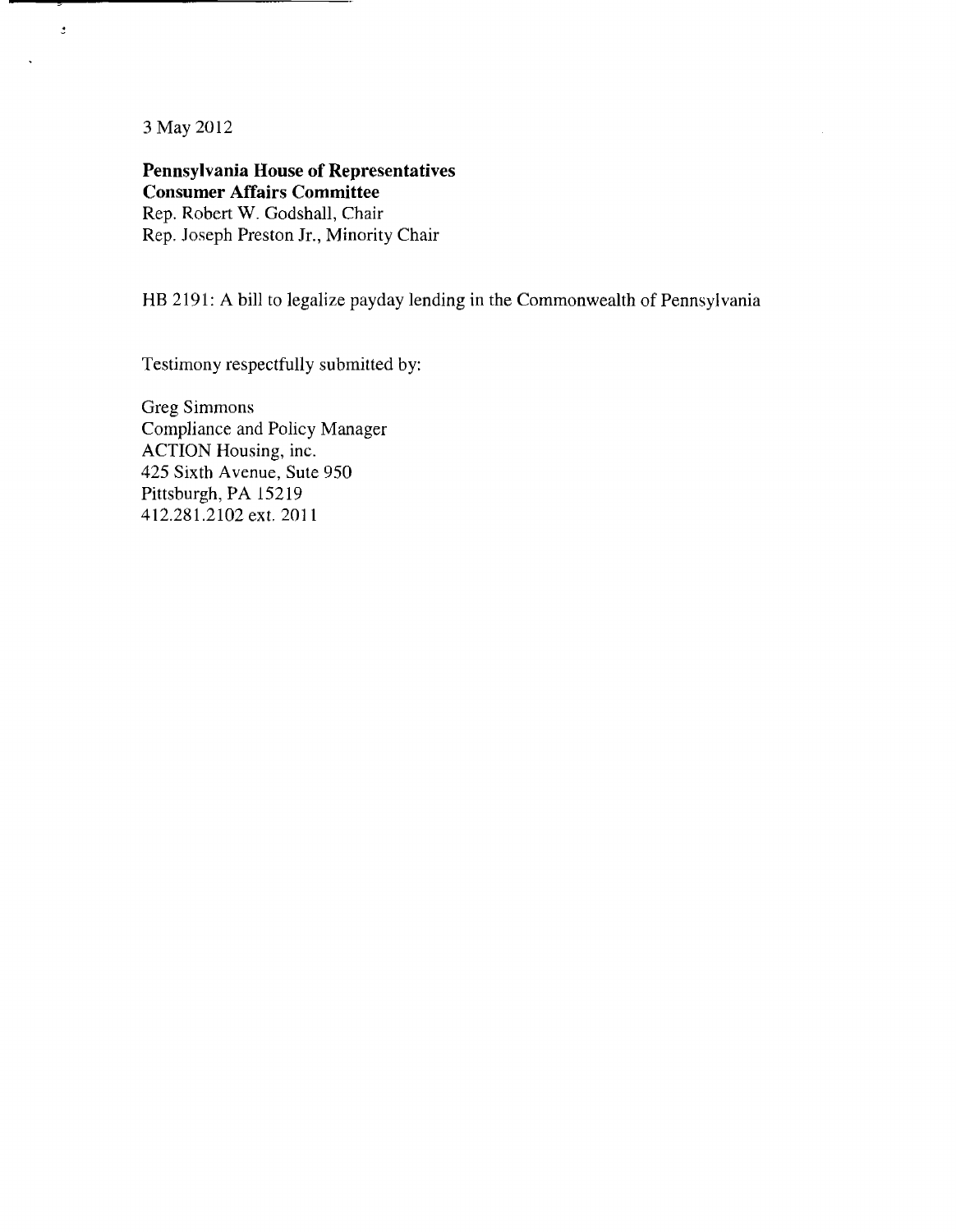ACTION Housing, Inc., a non-profit housing and social service agency located in Pittsburgh, Pennsylvania, would like to register its strongest objection to the legalization of payday lending within the Commonwealth as currently considered under House Bill 2191.

ACTION Housing is an agency dedicated to creating, improving, and preserving affordable housing in Western Pennsylvania.

In addition to managing 1500 units of senior and special needs housing, ACTION Housing administers the weatherization and crisis furnace repair/replacement programs for Allegheny, Washington and Greene counties, helping low-income homeowners reduce their energy usage to save money, and ensuring that families have safe, functioning heat in their homes during the winter. The weatherization programs also serve as an employment catalyst, providing opportunities for over thirty small, family owned HVAC and general contractors.

ACTION housing also provides a number of housing-related social services including a program to help young adults transition out of the foster care system; housing and rehabilitation for victims of domestic abuse; and home improvements for low-income senior citizens designed to preserve independent living.

# **ACTION Housing believes that payday lending robs consumers of the ability to manage their own finances.**

Most germane to the discussion of payday lending, ACTION Housing is actively involved in improving the financial health of consumers through our foreclosure mitigation, family savings account, and homeownership pre-purchase counseling programs.

ACTION Housing has been actively involved with mitigating the effects of foreclosures for over thirty years. The agency helped create the Homeowners Emergency Mortgage Assistance Program (HEMAP), and in recent years has participated in the National Foreclosure Mitigation Counseling Program. Perhaps our greatest achievement has been establishing Allegheny County's Court Diversion Program which brings borrowers and lenders before a judge who mediates disputes and encourages viable long-term solutions to preserve both homeownership for the consumer, and also asset value for the lender.

A core component of thcse programs is helping consumers build responsible financial habits and encouraging them to understand the responsible use of credit.

We are opposed to the legalization of payday lending in Pennsylvania because we believe it robs consumers of the ability to manage their own finances. Payday lending, as envisioned in HB 2191 would allow payday lenders to repay themselves in full directly out of the consumer's checking account without any regard for affordability, and before the consumer has the opportunity to pay thcir own rent, mortgage, utilities, or even feed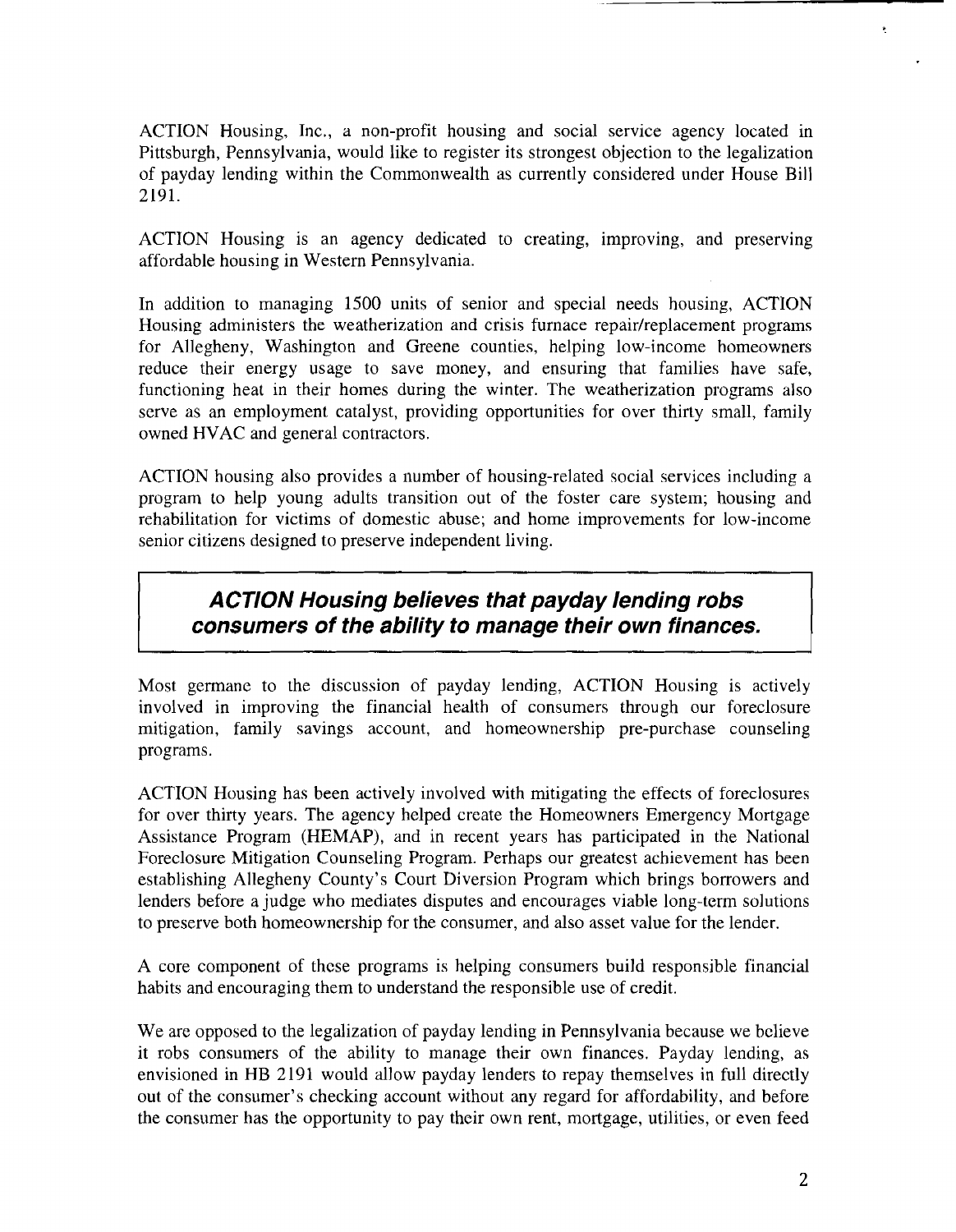their families. This automatic repayment in full is likely to leave the borrower short of funds and likely to re-borrow again during the next pay period, creating a cycle of perpetual debt from what may have began as a simple short-term need such as a car repair or broken water heater.

Simply put, we are concerned that cash-strapped consumers – especially homeowners facing the possibility of foreclosure - will borrow from payday lenders in desperation, then compound their problems by continuing to borrow just to make ends meet. This phenomenon has been widely documented in states where payday lending has been legalized.

#### **PENNSYLVANIA: UNENIPLOYNIENT AND FORECLOSRE**

é

Unemployment in Pennsylvania, at approximately  $7.5\%$ , is almost 100 basis points lower than the current official national rate, and between 150 and 450 basis points lower than housing-bubble states like Florida and Nevada. ACTION Housing believes this is due in part - to Pennsylvania's relatively stable housing markets which have been somewhat insulated from the massive foreclosure waves that have impacted western and southern states.

This insulation is attributable to a number of factors including: a modest, sustainably manageable pace of home price growth; a strong community bank market presence delivering high-quality credit products; a strong pre-purchase homebuyer counseling network; and diligent attention to predatory lending practices by the Pennsylvania Department of Banking, as well as aggressive prosecution of malfeasance by the Pennsylvania Attorney General's office.

Nevertheless, Pennsylvania has not been entirely immune from negative trends in the housing market. In Allegheny County, which includes thc City of Pittsburgh where ACTION Housing is located, foreclosures increased dramatically in the early 2000s, from an historical average of around 1,100 foreclosure filings annually (1990 -1999) to approximately  $5,500$  (2005) before falling back to around  $4,000$  foreclosure filings last year. The foreclosure rate remains in flux, as the effects of foreclosures that were backlogged during the "Robo Signing" debacle are yet to be fully understood.

# **Payday lending could drive people into delinquency or default and contribute to increased foreclosures.**

ACTION Housing's fear is that any newly introduced presence of payday lenders could serve to further de-stabilize the finances of homeowners who are desperate to avoid foreclosure. Borrowers facing the prospect of losing their homes are vulnerable to marketing that offers "quick fixes" to complicated financial problems. A payday loan that introduces an additional and expensive debt burden during a home economic crisis could easily become the final nail in the coffin of foreclosure.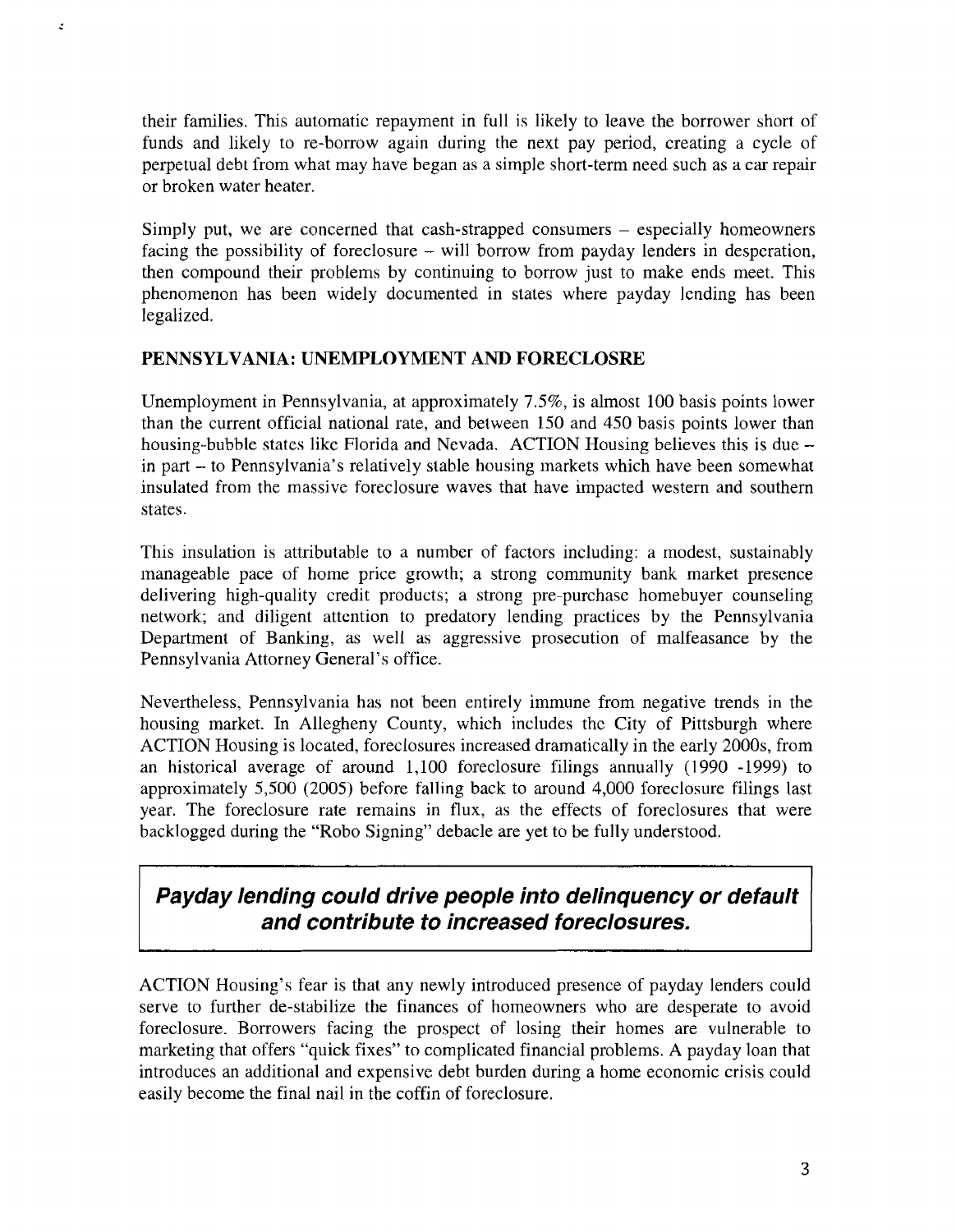#### **PAYDAY LENDING FEATURES**

Payday lending is typically defined by core operational components.

- $\bullet$  Short repayments terms typically the borrower's next payday.
- $\bullet$  High interest rates typically in excess of 300% annually.
- $\bullet$  Balloon payments with automatic repayment in full typically by electronic transfer or by cashing a post-dated check.
- $\bullet$ No underwriting  $-$  no review for the borrowers capacity to repay the loan.

## **HB 2191 would allow payday lenders to charge 370% interest rates, with no review of the borrower's ability to repay it.**

Payday lenders make their profits by charging a combination of fees and interest on the loan. HB 2191 would allow lenders to charge \$12.5 per \$100 borrowed, plus a \$5 convenience fee. In a typical \$300 loan, the borrower would have to rcpay \$342.50 on payday. Payday lenders will express those costs as fees only, but the cumulative annual percentage rate (APR) would be approximately 370% based on twenty-six pay periods.

The lack of underwriting and the automatic repayment-in-full makes payday lending a risky transaction. In traditional lending, an underwriter will review the borrower's income, debts and expenses to determine how much that borrower can afford to repay on a monthly basis. If the borrower cannot afford repayment the loan is not granted.

Income verification and affordability analysis have been written into national underwriting standards following a wave of foreclosures due to "stated income" loans that were unaffordable the day they were originated. Lenders must now examine the borrower's income and expenses to ensure that the repayment terms are affordable.

In contrast, payday lenders do not consider their clients' income against basic necessities such as rent, utilities or food. Instead, they repay themselves in full before the borrowcr has the opportunity to pay their regular household expenses. As a result, borrowers are likely to find themselves short on cash and likely to re-borrow again.

## **It is considered irresponsible for a lender to make a loan without regard for the borrower's ability to repay it.**

As a result, the average borrower finds themselves in debt to the payday lender for over 200 days per year with 80% of payday loans made to repeat customers<sup>1</sup>, and 87% of these repeat loans occurring in the very next pay  $cycle<sup>2</sup>$ . Although payday loans are marketed as a way to fill short-term financial needs, they quickly become long-term obligations.

 $\hat{\mathbf{x}}$ 

**U.** King & L. Parrish; Payday Loans, Inc: Short on credit, long on debt; Center for Responsible Lending, March 201 1

Short-Term Demand: Short-term due date generates repeat payday loans; Center for Responsible Lending, July 2009.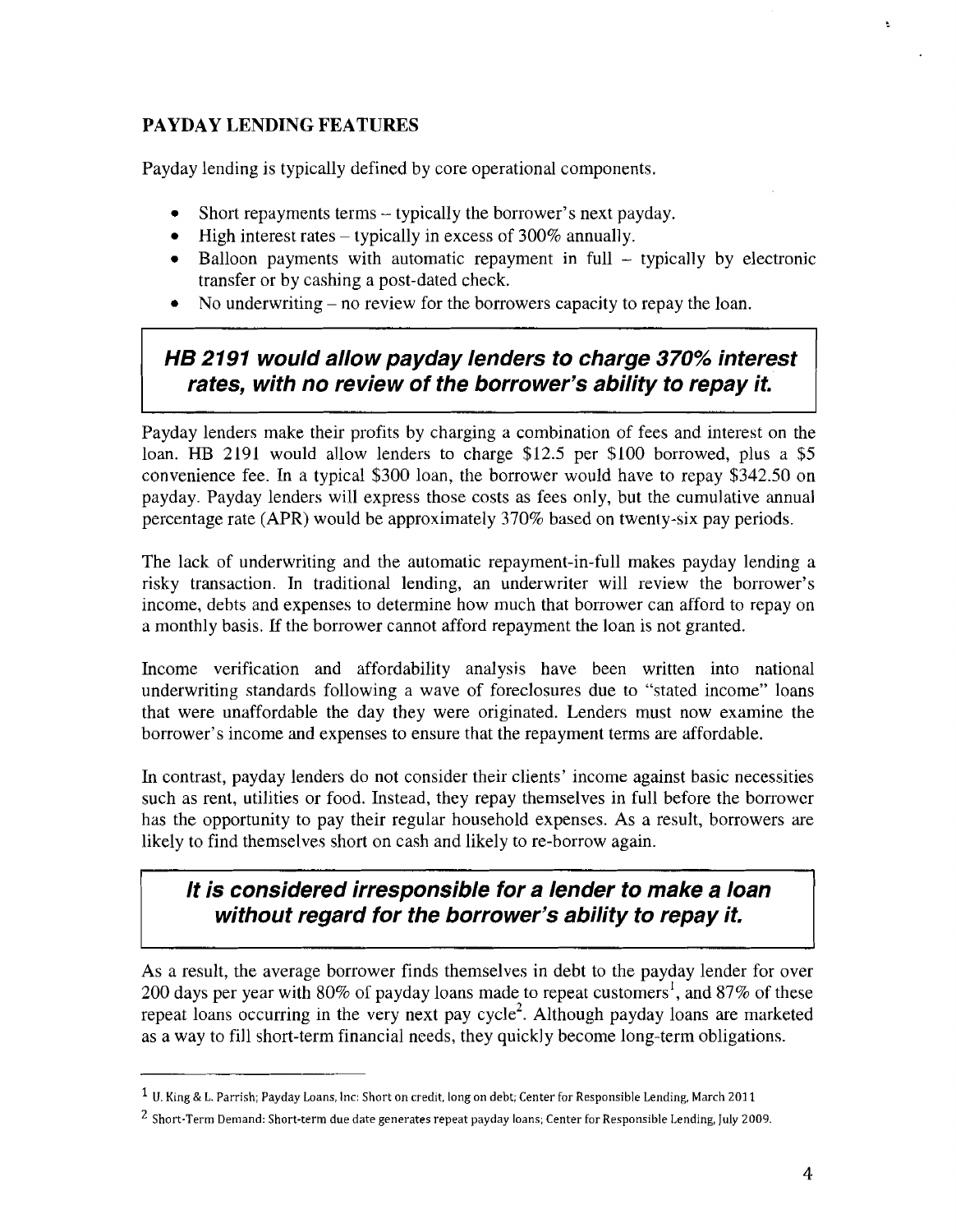#### **DEBUNKING THE CASE FOR LEGALIZATION**

Veneering a payday lending legalization bill with so-called "consumer protections" is a tactic that has been used in many other states.

The United States Department of Defense, in a 2006 study on the effects of predatory lending to military personnel noted that Pennsylvania is among the states that ban payday lending before concluding:

*"The other thirty-nine states have legalized payday lending using provisions such as mandatory databases, cooling off periods, attempts to stop rollovers and back-to-back transactions, and attempts to stop borrowing,frunz multiple lenders. However, even with the addition of these "consumer bells and whistles", these laws do not stop the debt*  $\int$ *trap.*  $\binom{3}{2}$ 

## According to the U.S. Department of Defense, "... even with **the addition of "consumer bells and whistles", these laws do not stop the debt trap."**

All of the so-called "Consumer Protections" that the Department of Defense downplayed as window dressing have been included in HB 2191. The bill purports to:

- **Regulate Internet Lending** Internet lending is already illegal in Pennsylvania. Existing laws are in place to protect consumers from abusive lending.
- **Ban "Rollover" Loans –** Directly rolling over existing debt would be illegal under HB 2191. Instead, lenders would simply re-lend the next business day. This prohibition on "rollover" loans is ineffective at discouraging repeat loans in states  $(FL, OK)$  where it has been included in the regulatory framework.<sup>4</sup>
- **Limiting Loan Amounts HB 2191 would limit loan amounts to \$1000 or 25%** of the consumer's gross monthly income per loan. But, because most people are paid every two weeks, payday lenders would actually be allowed to lend up to 50% of gross monthly income.
- **Limiting Interest Rates** The current bill would allow interest rates up to 28%, but additional allowable fees would bring the net effective interest rate to over 400% APR. A pending amendment would eliminate the interest rate, but still allow fees that total almost 370% APR.

United State Department of Defense; Report on Predatory Lending Practices Directed at Members of the Armed Forces and their Dependents; August 2006.

L. Parrish & **U.** King; Phantom Demand; Center for Responsible Lending, July 2009.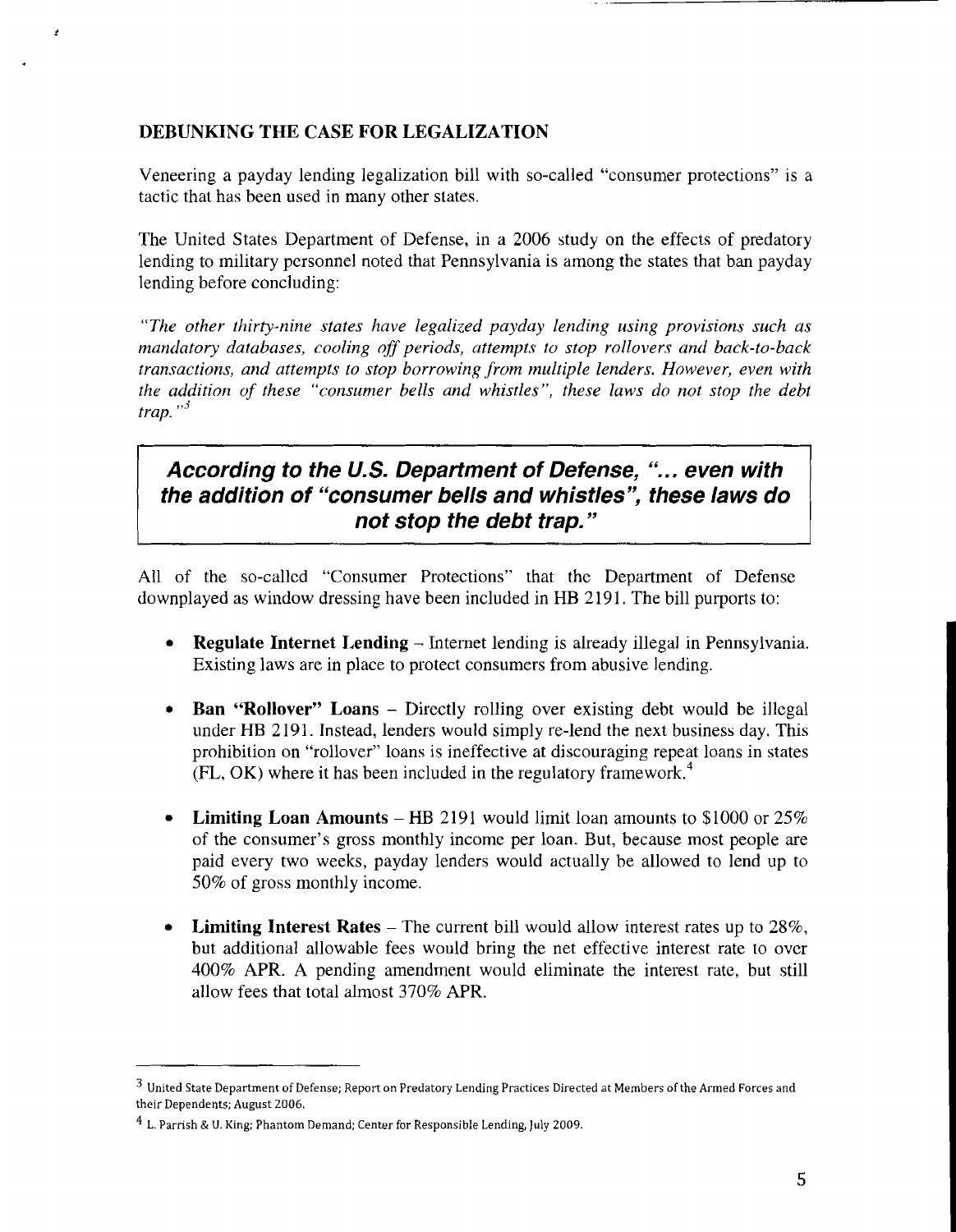#### **PROTECTIONS FOR MILITARY PERSONNEL**

HB 2191 is misleading in asserting that it would provide special protections for active duty members of the armed forces.

As a result of the 2006 Department of Defense study, Congress passed legislation severely limiting the interest rates payday lenders are allowed to charge active duty soldiers. HB 2191 makes a show of creating specific protections for military personnel, but active duty *soldiers, sailors, airmen and Marines already enjoy these protections*  $under federal law.$ 

## **HB 2191 would not add any new protections for active duty military personnel and would do nothing to protect veterans or reservists from abusive lending.**

On the other hand, *nothing in existing law, or proposed under this bill would protect military retirees or reservists from abusive lending.* An army retiree, having put in twenty-years of service to his country could suddenly find himself in a position of having to pay 300% interest on a portion of his retirement benefits as a result of a short-term financial need such as a car repair.

#### **PROTECTIONS FOR SENIORS AND THE UNEPLOYED**

Predatory lenders of all stripes have a well-documented<sup>5</sup> history of aggressive marketing to senior citizens. Nothing in current law or in HB 2191 would prevent payday lenders from collateralizing virtually any form of fixed-income.

- Social Security income for our senior citizens.
- $\bullet$  Unemployment checks
- Pensions
- Disability payments

Pennsylvania can do better than this for it's elderly, disabled, and people who are still unemployed in the recovering economy.

**HB 2191 would allow payday lenders to collateralize a senior citizen's Social Security check.** 

E. Schultz &T. Francis; High-Interest Lenders Tap Elderly, Disabled; Wall Street Iournal 2/12/2008

R. Bourne, J. Frank, P. Smith, E.Schloemer; Big Bank Payday Loansl; Center for Responsible Lending, July 2011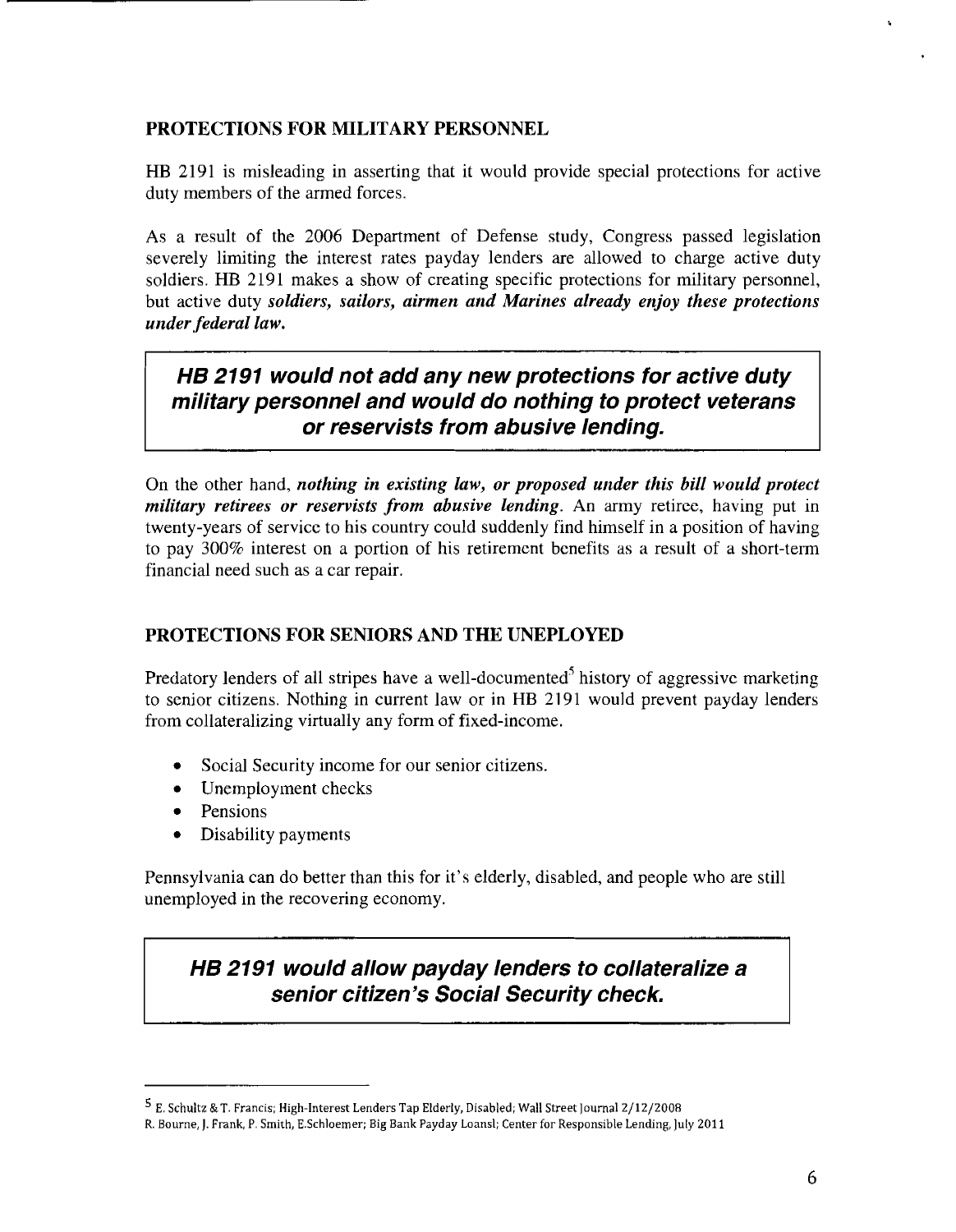#### **THE CASE AGAINST LEGALIZATION**

 $\epsilon$ 

One of thc core arguments in favor of legalizing payday lending is that some Pennsylvanians are already obtaining payday loans either over the Internet, or by traveling out of state.

The arguments in favor of regulating these loans rarely mention that creating a regulatory framework would also entail legalizing payday lending across the state.

As already noted, payday lending via the Internet is regulated under Pennsylvania's Consumer Discount Company Act. Any payday lender currently making loans in Pennsylvania is doing so illegally.

**As** for individuals traveling out of state to obtain a loan: The problem - if it exists at all is likely overstated.

**Payday lenders argue: Pennsylvania should legalize 300% payday loans to protect consumers from 300% payday loans.** 

The argument boils down to this: A few Pennsylvanians may be going to great lengths to get payday loans, either out of state or illegally online: Therefore we should legalize 300% payday loans throughout Pennsylvania in order to protect Pennsylvanians from 300% payday loans.

The best protection against abusive payday lending in Pennsylvania would be to simply leave the law alone.

This drive to legalize payday lending has not been undertaken to protect Pennsylvania consumers. Despite outlandish suggestions that payday lender have come to Pennsylvania to help regulate themselves, their goal – their only goal – is to legalize payday with the most favorable terms they can get. Payday lenders want nothing less than access to the paychecks of Pennsylvania's hard working men and women.

The payday lenders' goal - their only goal - is to legalize payday **lending in the Commonwealth and get access to the paychecks of Pennsylvania's hard working men and women.** 

HE 2191 is not a consumer protection measure. The Pennsylvania Legislature should resist the entreaties of out-of-state payday lenders, and uphold the best consumer protection available: No payday lending in Pennsylvania.